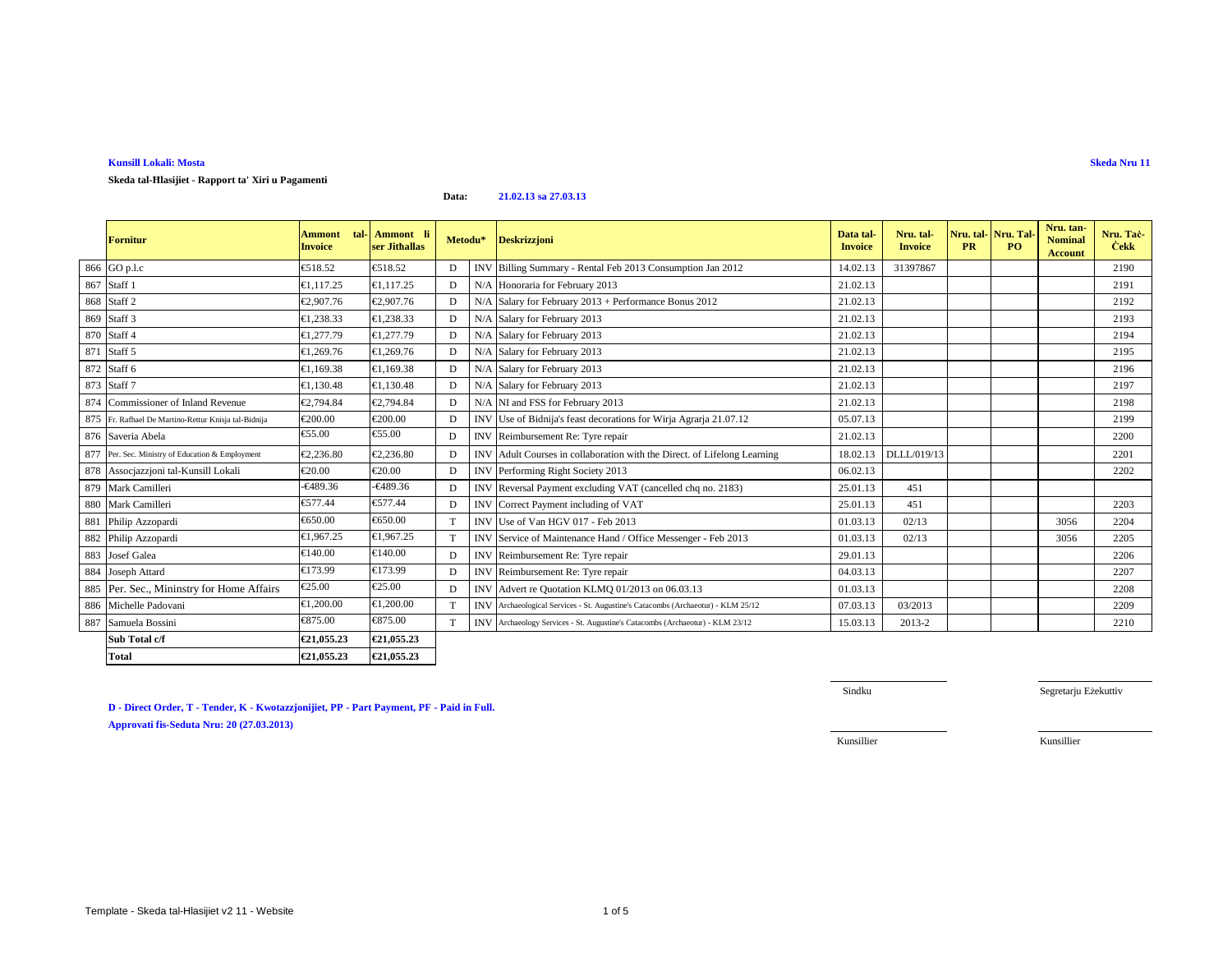### **Kunsill Lokali: Mosta**

## **Skeda tal-Ħlasijiet - Rapport ta' Xiri u Pagamenti**

#### **Data:21.02.13 sa 27.03.13**

|     | <b>Fornitur</b>                                | Ammont tal-<br><b>Invoice</b> | Ammont li<br>ser Jithallas | Metodu* |     | <b>Deskrizzjoni</b>                                                                  | Data tal-<br><b>Invoice</b> | Nru. tal-<br><b>Invoice</b> | Nru. tal-Nru. Tal<br><b>PR</b> | P <sub>O</sub> | Nru. tan-<br><b>Nominal</b><br><b>Account</b> | Nru. Taċ-<br><b>Cekk</b> |
|-----|------------------------------------------------|-------------------------------|----------------------------|---------|-----|--------------------------------------------------------------------------------------|-----------------------------|-----------------------------|--------------------------------|----------------|-----------------------------------------------|--------------------------|
|     | 888 Per. Sec., Mininstry for Home Affairs      | €100.00                       | €100.00                    |         |     | INV Advert re Quotation ARK 30/2013 on 13.03.13                                      | 11.03.13                    |                             |                                |                |                                               | 2211                     |
|     | 889 Marylene Zammit                            | €110.00                       | €110.00                    | D       |     | INV Reimbursement Re: Tyres repair                                                   | 11.03.13                    |                             |                                |                |                                               | 2212                     |
| 890 | 3A Malta Limited                               | €2.950.00                     | €2,950.00                  | D       |     | INV Interim Audit in respect of the period ended 31.05.12                            | 31.01.13                    | 2016064                     |                                |                |                                               | 2213                     |
|     | 891 Transport Malta Land Transport Directorate | €10.00                        | $\epsilon$ 10.00           | D       |     | N/A Application-returning License Plates of the LC Motor Scooter CBO662              | 12.03.13                    |                             |                                |                |                                               | 2214                     |
|     | 892 AIS Environmental Limited                  | €2,150.00                     | €2,150.00                  |         |     | INV Archaeologist Site Supervisor-St. Augustine's Catacombs (Archaeotur) - KLM 24/12 | 21.03.13                    | 1588                        |                                |                |                                               | 2215                     |
|     | 893 Staff 1                                    | €1.117.25                     | €1.117.25                  | D       | N/A | Honoraria for March 2013                                                             | 22.03.13                    |                             |                                |                |                                               | 2216                     |
|     | 894 Staff 2                                    | €1.973.11                     | €1.973.11                  | D       |     | $N/A$ Salary for March 2013 + Performance Bonus 2012                                 | 22.03.13                    |                             |                                |                |                                               | 2217                     |
| 895 | Staff 3                                        | €1,300.62                     | €1,300.62                  | D       |     | N/A Salary for March 2013                                                            | 22.03.13                    |                             |                                |                |                                               | 2218                     |
|     | 896 Staff 4                                    | €1,335.62                     | €1,335.62                  | D       |     | N/A Salary for March 2013                                                            | 22.03.13                    |                             |                                |                |                                               | 2219                     |
| 897 | Staff 5                                        | €1,356.89                     | €1,356.89                  | D       |     | N/A Salary for March 2013                                                            | 22.03.13                    |                             |                                |                |                                               | 2220                     |
| 898 | Staff 6                                        | €1,306.41                     | €1.306.41                  | D       |     | N/A Salary for March 2013                                                            | 22.03.13                    |                             |                                |                |                                               | 2221                     |
|     | 899 Staff 7                                    | €1.248.96                     | €1.248.96                  | D       |     | N/A Salary for March 2013                                                            | 22.03.13                    |                             |                                |                |                                               | 2222                     |
| 900 | Commissioner of Inland Revenue                 | €2,546.60                     | €2,546.60                  | D       |     | N/A NI and FSS for March 2013                                                        | 22.03.13                    |                             |                                |                |                                               | 2223                     |
| 901 | MelitaUnipol Insurance Brokers Ltd.            | €530.53                       | €530.53                    |         |     | INV Ist payment - Traders Combined / Public Liability / Electronic Equipment         | 14.01.13                    | 72345/46/48                 |                                |                |                                               | 2224                     |
|     |                                                |                               |                            |         |     |                                                                                      |                             |                             |                                |                |                                               |                          |
|     | 902 Anna Maria Grech                           | €560.00                       | €560.00                    | T       |     | <b>INV</b> Youth Work Service - January 2013                                         | 01.02.13                    | LC $01/13$                  |                                |                | 3365                                          | 2225                     |
| 903 | Avalon Trading Agency Ltd.                     | €43.67                        | €43.67                     | D       |     | <b>INV</b> Various Maintenance                                                       | 27.11.12                    | 9367                        |                                | 329/13         | 2210/002                                      | 2226                     |
| 904 | Christian Mamo                                 | €25.00                        | €25.00                     | D       |     | INV Checked fault and found to have unrepairable compressor                          | 18.03.13                    | 7 200 406                   |                                | 358/13         | 2375                                          | 2227                     |
| 905 | C.S.D Office Trade                             | €78.94                        | €78.94                     | D       |     | INV Canon 712 blk toner                                                              | 08.02.13                    | 42839                       |                                | 335/13         | 2620                                          | 2228                     |
| 906 | <b>EF Hardware Store</b>                       | €169.83                       | €169.83                    | D       |     | <b>INV</b> Various Maintenance                                                       | 30.10.12                    |                             |                                | 324/13         | 2210/002                                      | 2229                     |
| 907 | Ell's Urban Services                           | €2,009.30                     | €2,009.30                  | T       |     | INV Road Patching Works in Triq il-Kartaginizi                                       | 02.11.12                    | M11-01                      |                                |                | 2310/002                                      | 2230                     |
| 908 | Ell's Urban Services                           | €1,815.40                     | €1,815.40                  | T       |     | INV Road Patching Works in Triq Santu Rokku                                          | 02.11.12                    | M11-02                      |                                |                | 2310/002                                      | 2230                     |
|     | Sub total c/f                                  | €22,738.13                    | €22,738.13                 |         |     |                                                                                      |                             |                             |                                |                |                                               |                          |
|     | Sub total b/f (page 1 of 3)                    | €21,055.23                    | €21,055.23                 |         |     |                                                                                      |                             |                             |                                |                |                                               |                          |
|     | Total                                          | €43.793.36                    | €43,793.36                 |         |     |                                                                                      | Sindku                      |                             |                                |                | Segretarju Eżekuttiv                          |                          |

**D - Direct Order, T - Tender, K - Kwotazzjonijiet, PP - Part Payment, PF - Paid in Full.Approvati fis-Seduta Nru: 20 (27.03.2013)**Kunsillier Kunsillier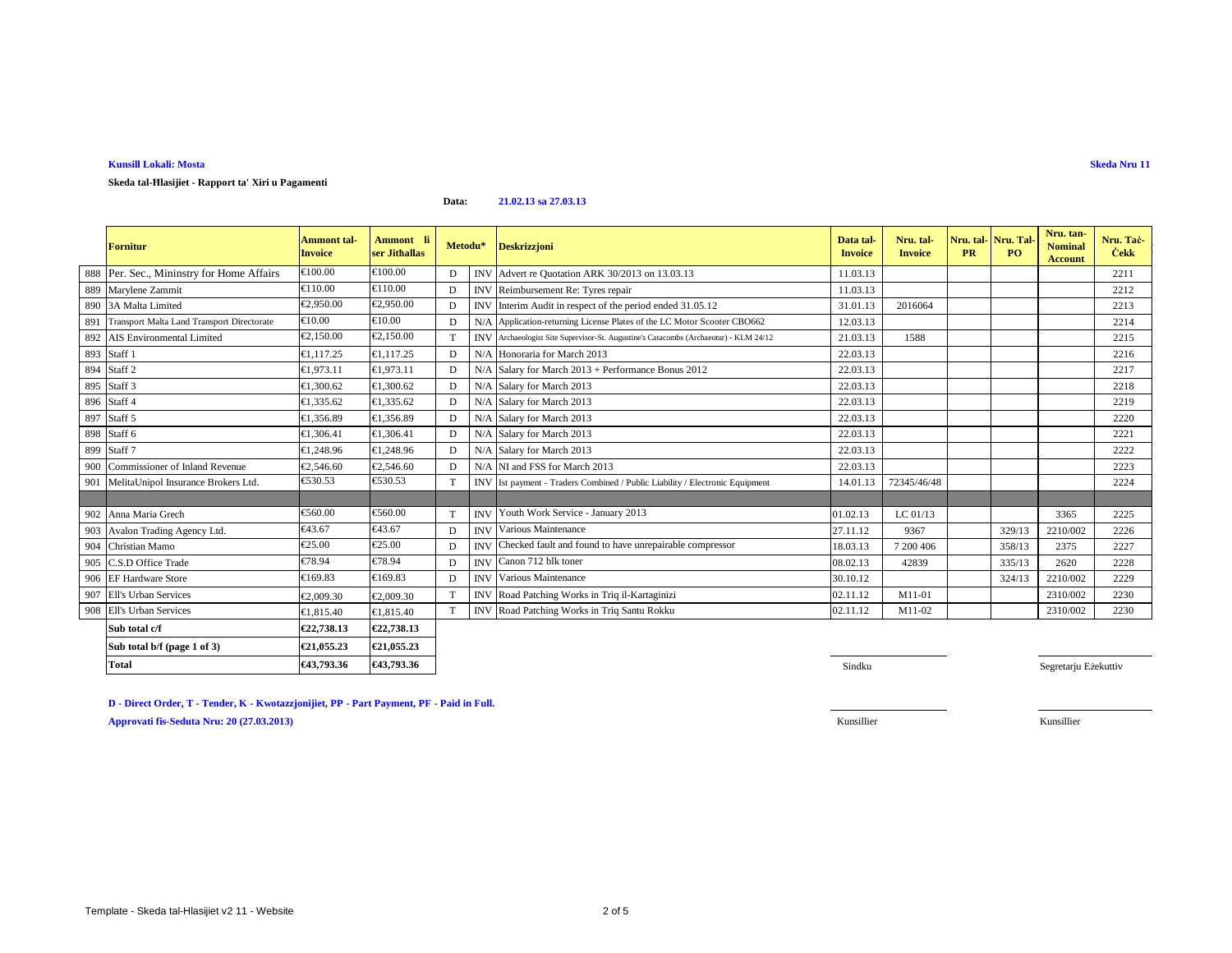Template - Skeda tal-Hlasijiet v2 11 - Website

### **Kunsill Lokali: Mosta**

# **Skeda tal-Ħlasijiet - Rapport ta' Xiri u Pagamenti**

**Data:21.02.13 sa 27.03.13**

|     | Fornitur                              | Ammont tal-<br>Invoice | Ammont li<br>ser Jithallas | Metodu* |            | <b>Deskrizzjoni</b>                                      | Data tal-<br><b>Invoice</b> | Nru. tal-<br><b>Invoice</b> | <b>PR</b> | Nru. tal Nru. Tal<br>P <sub>O</sub> | Nru. tan-<br><b>Nominal</b><br><b>Account</b> | Nru. Taċ-<br><b>Cekk</b> |
|-----|---------------------------------------|------------------------|----------------------------|---------|------------|----------------------------------------------------------|-----------------------------|-----------------------------|-----------|-------------------------------------|-----------------------------------------------|--------------------------|
| 909 | <b>Ell's Urban Services</b>           | €1,772.50              | €1,772.50                  | T       |            | INV Road Patching Works in Triq il-Fenici                | 02.11.12                    | $M11-03$                    |           |                                     | 2310/002                                      | 2230                     |
| 910 | Ell's Urban Services                  | €792.90                | €792.90                    | T       | <b>INV</b> | Road Patching Works in Sqaq Madre Tereza Spinelli        | 02.11.12                    | M11-04                      |           |                                     | 2310/002                                      | 2230                     |
| 911 | Ell's Urban Services                  | €3,160.80              | €3,160.80                  | T       | <b>INV</b> | Road Patching Works in Triq Salvu Barbara                | 02.11.12                    | M11-05                      |           |                                     | 2310/002                                      | 2230                     |
| 912 | Ell's Urban Services                  | €1,326.60              | €1,326.60                  | T       | <b>INV</b> | Road Patching Works in Triq Mons. Mikiel Azzopardi       | 02.11.12                    | M11-06                      |           |                                     | 2310/002                                      | 2230                     |
| 913 | <b>Ell's Urban Services</b>           | €9.40                  | €9.40                      | T       | <b>INV</b> | Road Patching Works in Triq il-Pont                      | 02.11.12                    | M11.07                      |           |                                     | 2310/002                                      | 2230                     |
| 914 | Ell's Urban Services                  | €5.60                  | €5.60                      | T       |            | INV Road Patching Works in Roundabout - Jupiter          | 02.11.12                    | M11-08                      |           |                                     | 2310/002                                      | 2230                     |
| 915 | Ell's Urban Services                  | €79.30                 | €79.30                     | T       | <b>INV</b> | Road Patching Works in Triq l-Isperanza                  | 02.11.12                    | M11-09                      |           |                                     | 2310/002                                      | 2230                     |
|     | 916 Ell's Urban Services              | €46.70                 | €46.70                     | T       |            | INV Road Patching Works in Triq Gafa & Triq Santa Marija | 02.11.12                    | M11-10                      |           |                                     | 2310/002                                      | 2230                     |
| 917 | Ell's Urban Services                  | €30.40                 | €30.40                     | T       | <b>INV</b> | Road Patching Works in Triq it-Torri                     | 02.11.12                    | M11-11                      |           |                                     | 2310/002                                      | 2230                     |
| 918 | Ell's Urban Services                  | €1,150.90              | €1,150.90                  | $\rm T$ |            | INV Road Patching Works in Triq il-Kwies                 | 02.11.12                    | M11-12                      |           |                                     | 2310/002                                      | 2230                     |
| 919 | Ell's Urban Services                  | €1,744.00              | €1,744.00                  | T       | <b>INV</b> | Road Patching Works in Triq Dun Gwann Pulicino           | 02.11.12                    | M12-01                      |           |                                     | 2310/002                                      | 2230                     |
| 920 | Ell's Urban Services                  | €1,483.40              | €1,483.40                  | T       | <b>INV</b> | Road Patching Works in Triq il-Fdalijiet Preistorici     | 02.11.12                    | M12-02                      |           |                                     | 2310/002                                      | 2230                     |
| 921 | Ell's Urban Services                  | $\epsilon$ 41.10       | €41.10                     | T       |            | INV Road Patching Works in Triq il-Harifa                | 02.11.12                    | M12-03                      |           |                                     | 2310/002                                      | 2230                     |
| 922 | Ell's Urban Services                  | €83.60                 | €83.60                     | T       | <b>INV</b> | Road Patching Works in Triq Ghammiel tal-Belt            | 02.11.12                    | M12-04                      |           |                                     | 2310/002                                      | 2230                     |
| 923 | Ell's Urban Services                  | €36.90                 | €36.90                     | T       |            | INV Road Patching Works in Triq il-Bufula l-Hamra        | 02.11.12                    | M12-05                      |           |                                     | 2310/002                                      | 2230                     |
| 924 | Ell's Urban Services                  | €860.60                | €860.60                    | T       | <b>INV</b> | Road Patching Works in Triq id-Dawr                      | 02.11.12                    | M12-06                      |           |                                     | 2310/002                                      | 2230                     |
| 925 | Ell's Urban Services                  | €299.50                | €299.50                    | T       | <b>INV</b> | Road Patching Works in Triq l-Istringell                 | 02.11.12                    | M12-07                      |           |                                     | 2310/002                                      | 2230                     |
| 926 | Ell's Urban Services                  | €2,387.60              | €2,387.60                  | T       | <b>INV</b> | Road Patching Works in Triq ic-Ciklisti                  | 02.11.12                    | M12-08                      |           |                                     | 2310/002                                      | 2230                     |
| 927 | Golden Gate Co. Ltd.                  | €234.51                | €234.51                    | D       |            | <b>INV</b> Various Stationeries                          | 27.02.13                    | 408408                      |           | 347/13                              | 2620                                          | 2231                     |
| 928 | Grima's                               | €185.56                | €185.56                    | D       | <b>INV</b> | Measuring Wheel (paid in full)                           | 31.05.08                    | 88907                       |           |                                     | 2210/002                                      | 2232                     |
| 929 | The Guard & Warden Service House Ltd. | €150.48                | €150.48                    | D       | <b>INV</b> | Traffic Management Service - January 2013                | 01.02.13                    | 6079                        |           |                                     | 3630                                          | 2233                     |
|     | 930 Dr. Joe Mifsud                    | €590.00                | €590.00                    | T       |            | INV Legal Fees Dec 12                                    | 03.01.13                    |                             |           |                                     | 3140                                          | 2234                     |
|     | Sub total c/f                         | €16,472.35             | €16,472.35                 |         |            |                                                          |                             |                             |           |                                     |                                               |                          |
|     | Sub total b/f (page 2 of 3)           | €43,793.36             | €43,793.36                 |         |            |                                                          |                             |                             |           |                                     |                                               |                          |
|     | Total                                 | €60,265.71             | €60,265.71                 |         |            |                                                          | Sindku                      |                             |           |                                     | Segretarju Eżekuttiv                          |                          |

**D - Direct Order, T - Tender, K - Kwotazzjonijiet, PP - Part Payment, PF - Paid in Full. Approvati fis-Seduta Nru: 20 (27.03.2013)**Kunsillier Kunsillier

# **Skeda Nru 11**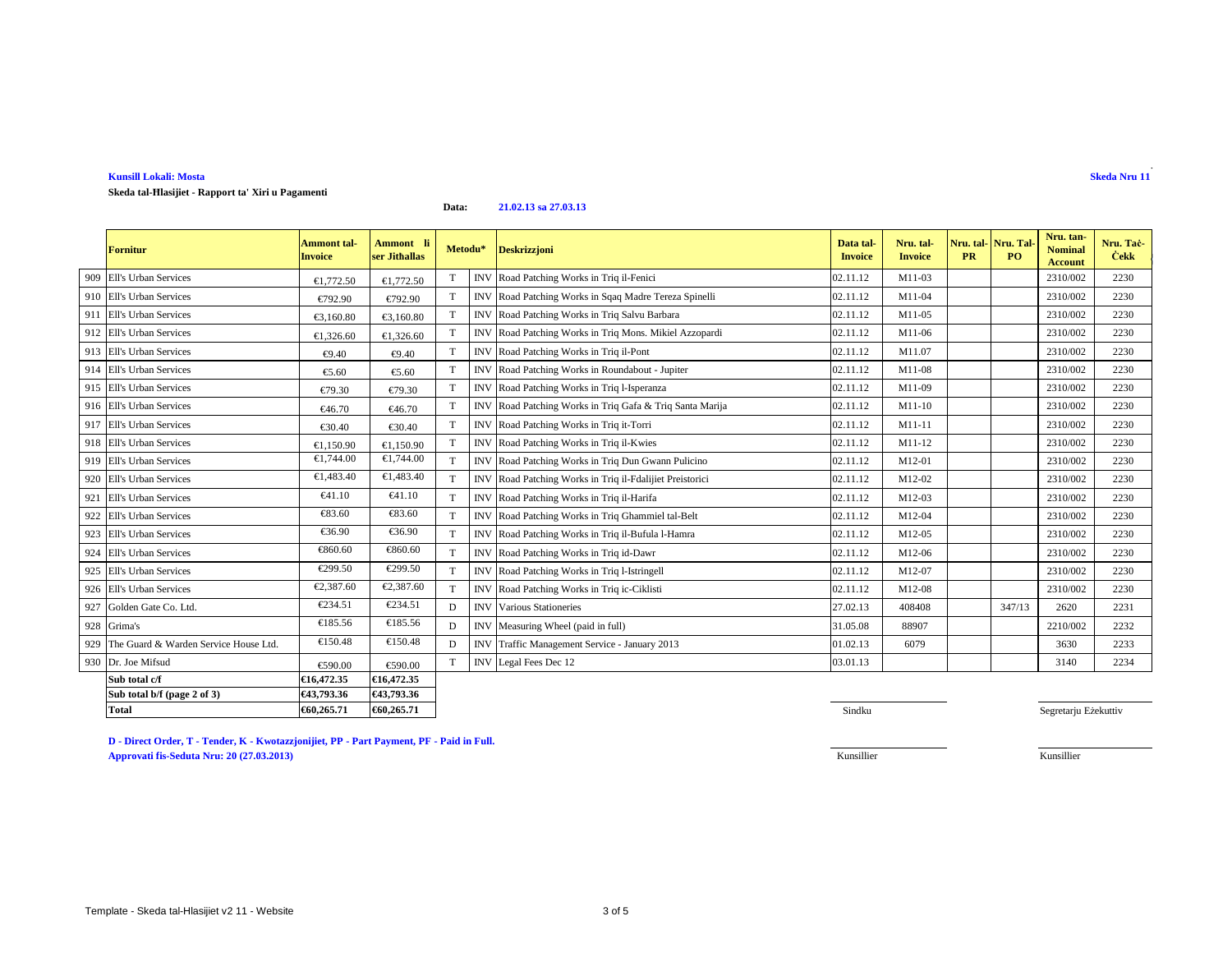**D - Direct Order, T - Tender, K - Kwotazzjonijiet, PP - Part Payment, PF - Paid in Full.**

**Total €62,576.35 €62,576.35**

**Approvati fis-Seduta Nru: 20 (27.03.2013)**

Template - Skeda tal-Hlasijiet v2 11 - Website

€62,576.35

# **Kunsill Lokali: Mosta**

**Skeda tal-Ħlasijiet - Rapport ta' Xiri u Pagamenti**

#### **Data:21.02.13 sa 27.03.13**

|     | <b>Fornitur</b>                   | <b>Ammont tal-</b><br><b>Invoice</b> | Ammont li<br>ser Jithallas | Metodu*         | <b>Deskrizzjoni</b>                    | Data tal-<br><b>Invoice</b> | Nru. tal-<br><b>Invoice</b> | Nru. tal Nru. Tal<br><b>PR</b> | P <sub>O</sub> | Nru. tan-<br><b>Nominal</b><br><b>Account</b> | Nru. Taċ-<br><b>Cekk</b> |
|-----|-----------------------------------|--------------------------------------|----------------------------|-----------------|----------------------------------------|-----------------------------|-----------------------------|--------------------------------|----------------|-----------------------------------------------|--------------------------|
| 931 | Koperattiva Tabelli u Sinjali     | €1.200.17                            |                            | D               | <b>INV</b> Road Markings               | 01.03.12                    | 16100                       |                                |                | 2365                                          | 2235                     |
|     | 932 Koperattiva Tabelli u Sinjali | €399.88                              |                            | D               | <b>INV</b> Road Markings               | 10.04.12                    | 16357                       |                                |                | 2365                                          | 2235                     |
|     | 933 Koperattiva Tabelli u Sinjali | €275.04                              | €1,875.09                  | D               | <b>INV</b> Road Markings               | 02.05.12                    | 16377                       |                                |                | 2365                                          | 2235                     |
|     | 934 The Lighthouse Keepers        | €5.92                                | €5.92                      |                 | <b>INV</b> Street Lighting Maintenance | 29.11.12                    | 1682                        |                                |                | 3010                                          | 2236                     |
|     | 935 The Lighthouse Keepers        | €60.14                               | €60.14                     |                 | <b>INV</b> Street Lighting Maintenance | 29.11.12                    | 1693                        |                                |                | 3010                                          | 2236                     |
|     | 936 The Lighthouse Keepers        | € $0.00$                             | € $0.00$                   |                 | <b>INV</b> Street Lighting Maintenance | 14.11.12                    | 1739                        |                                |                | 3010                                          | 2236                     |
| 937 | The Lighthouse Keepers            | €34.82                               | €34.82                     | T               | <b>INV</b> Street Lighting Maintenance | 14.11.12                    | 1740                        |                                |                | 3010                                          | 2236                     |
|     | 938 The Lighthouse Keepers        | €6.97                                | €6.97                      |                 | <b>INV</b> Street Lighting Maintenance | 14.11.12                    | 1741                        |                                |                | 3010                                          | 2236                     |
| 939 | The Lighthouse Keepers            | €37.50                               | €37.50                     | T               | INV Street Lighting Maintenance        | 14.11.12                    | 1742                        |                                |                | 3010                                          | 2236                     |
|     | 940 The Lighthouse Keepers        | €34.82                               | €34.82                     |                 | <b>INV</b> Street Lighting Maintenance | 14.11.12                    | 1743                        |                                |                | 3010                                          | 2236                     |
| 941 | The Lighthouse Keepers            | €6.97                                | €6.97                      | T               | <b>INV</b> Street Lighting Maintenance | 14.11.12                    | 1744                        |                                |                | 3010                                          | 2236                     |
|     | 942 The Lighthouse Keepers        | €23.58                               | €23.58                     |                 | <b>INV</b> Street Lighting Maintenance | 14.11.12                    | 1745                        |                                |                | 3010                                          | 2236                     |
| 943 | The Lighthouse Keepers            | €123.59                              | €123.59                    | T               | <b>INV</b> Street Lighting Maintenance | 05.12.12                    | 1746                        |                                |                | 3010                                          | 2236                     |
| 944 | The Lighthouse Keepers            | €5.58                                | €5.58                      |                 | <b>INV</b> Street Lighting Maintenance | 05.12.12                    | 1747                        |                                |                | 3010                                          | 2236                     |
|     | 945 The Lighthouse Keepers        | €33.08                               | €33.08                     | $^{\mathrm{T}}$ | <b>INV</b> Street Lighting Maintenance | 29.11.12                    | 1749                        |                                |                | 3010                                          | 2236                     |
|     | 946 The Lighthouse Keepers        | €33.75                               | €33.75                     |                 | <b>INV</b> Street Lighting Maintenance | 29.11.12                    | 1750                        |                                |                | 3010                                          | 2236                     |
| 947 | The Lighthouse Keepers            | €28.83                               | €28.83                     |                 | <b>INV</b> Street Lighting Maintenance | 29.11.12                    | 1751                        |                                |                | 3010                                          | 2236                     |
|     | 948 The Lighthouse Keepers        | €0.00                                | € $0.00$                   |                 | <b>INV</b> Street Lighting Maintenance | 29.11.12                    | 1760                        |                                |                | 3010                                          | 2236                     |
|     | 949 The Lighthouse Keepers        | € $0.00$                             | € $0.00$                   |                 | <b>INV</b> Street Lighting Maintenance | 29.11.12                    | 1761                        |                                |                | 3010                                          | 2236                     |
|     | 950 The Lighthouse Keepers        | €0.00                                | € $0.00$                   | T               | <b>INV</b> Street Lighting Maintenance | 29.11.12                    | 1762                        |                                |                | 3010                                          | 2236                     |
| 951 | The Lighthouse Keepers            | €0.00                                | €0.00                      |                 | <b>INV</b> Street Lighting Maintenance | 29.11.12                    | 1763                        |                                |                | 3010                                          | 2236                     |
|     | 952 The Lighthouse Keepers        | €0.00                                | € $0.00$                   |                 | <b>INV</b> Street Lighting Maintenance | 29.11.12                    | 1764                        |                                |                | 3010                                          | 2236                     |
|     | Sub total c/f                     | €2,310.64                            | €2,310.64                  |                 |                                        |                             |                             |                                |                |                                               |                          |
|     | Sub total b/f (page 1 of 3)       | €60,265.71                           | €60,265.71                 |                 |                                        |                             |                             |                                |                |                                               |                          |

 $\mathsf{S}$ indku  $\mathsf{S}$ indku  $\mathsf{S}$ indku  $\mathsf{S}$ indku  $\mathsf{S}$ indku  $\mathsf{S}$ indku  $\mathsf{S}$ indku  $\mathsf{S}$ indku  $\mathsf{S}$ indku  $\mathsf{S}$ indku  $\mathsf{S}$ indku  $\mathsf{S}$ indku  $\mathsf{S}$ indku  $\mathsf{S}$ indku  $\mathsf{S}$ indku  $\mathsf{S}$ ind Segretarju Eżekuttiv

Kunsillier Kunsillier